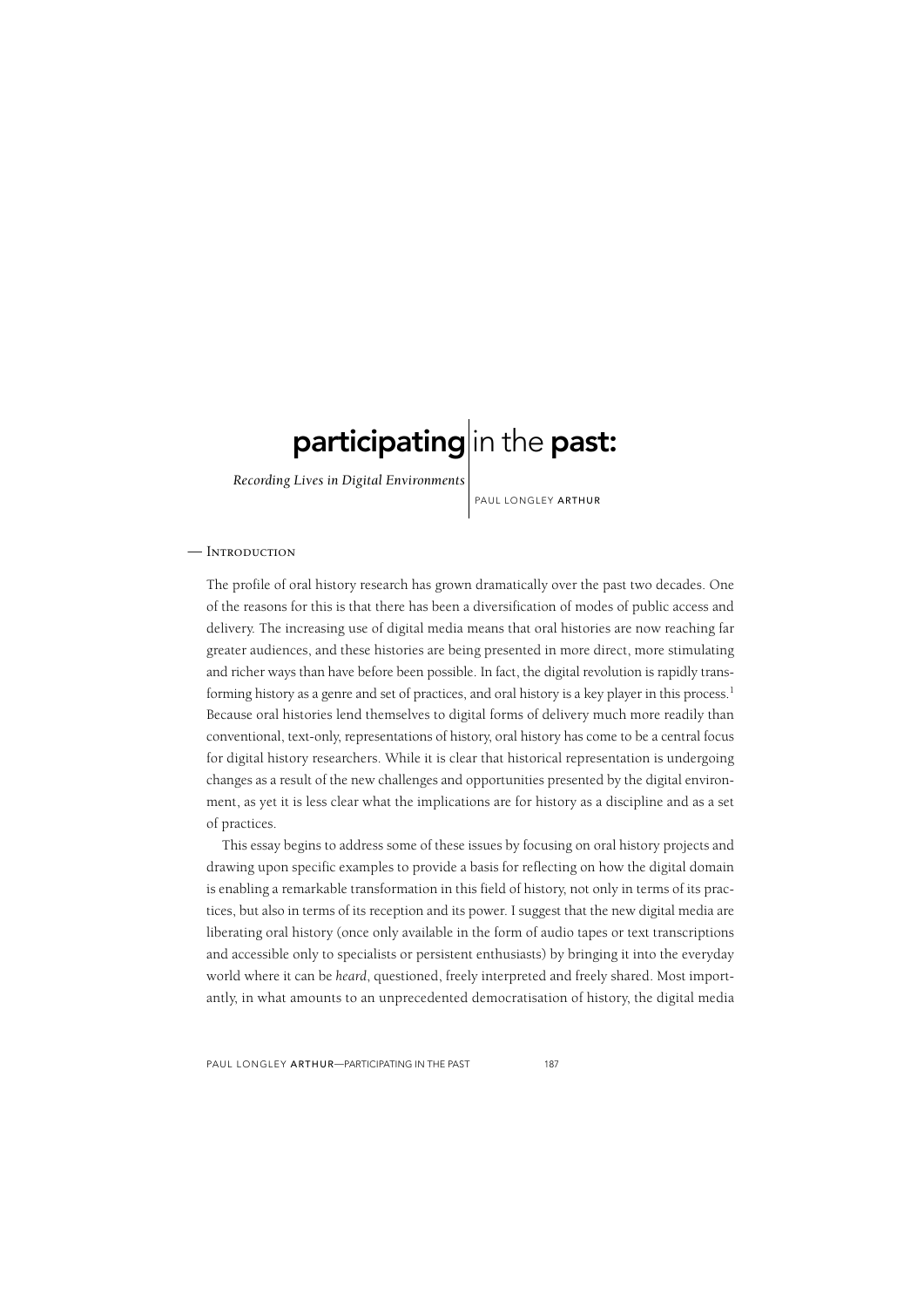have begun to release history from the controlling hand of the single authorial point of view and have made everyone a potential contributor to an ongoing process of shaping and reshaping history. At the heart of this digitally driven shift is a change in the role and status of the individual *story* and, alongside it, of the personal *things* (photos, mementos, fragments, ephemera), the little things, that make up a life. This is, one could say, a multiple shift across many facets: from objective narrative to subjective story, from big to small, from wholeness to fragmentariness, from the printed word to voice and image, from linearity to rupture, and all this implies—a shift from closure to openness.2 This is not to say that historians have not valued these facets as much in the past. There were simply not the means, nor the *space*, in the predigital world to accommodate and organise the wealth of material that can now be stored so easily and accessed instantly from almost anywhere on the planet. However welcome and positive this development may be, there are many new skills to learn and practical and technical issues to confront and manage. In addition, the digital environment brings its own constraints and dangers.

The following discussion will touch on matters such as the provision of funding for oral history research, the problems of maintaining and updating digital histories, and the special demands of interdisciplinary collaboration in Australia, especially between historians (as content providers) and multimedia designers and producers. I will present research-inprogress reports on two major Australian oral history projects in order to illustrate some of the changes that digitalisation is bringing about and, in the process, to raise questions about their significance and impact on the field of historical representation. Central to the two projects being presented here is the production of multimedia works designed to maximise public access to oral history material. Both of these projects are oral history research projects with an emphasis on documenting the everyday, often forgotten or overlooked, lives of people in well-established communities that have a shared history.

The first project, 'Voices From the West End: The Fremantle Living Histories Project', is focused on the historic seaport of Fremantle in Western Australia. Fremantle is the traditional entry point to Australia, and one of the most intact nineteenth-century seaports in the world. The second project, 'East Perth Power Station and the Electrification of Western Australia: Interpretation of an Historic Site', has set out to collect and interpret oral histories of former workers at one of the most significant power stations in Australia, currently under redevelopment for public use. In both of these projects the challenge is to harness the oral histories available in existing local archives and through the oral interview processes, and to utilise and interpret them in a meaningful way to create multimedia works that will showcase the results for the public. The discussion of these projects here deals with practical issues including collaboration, design, user interface, navigation, narrative frameworks and public access. My aim is to use the practical aspects, which have as yet had very little direct attention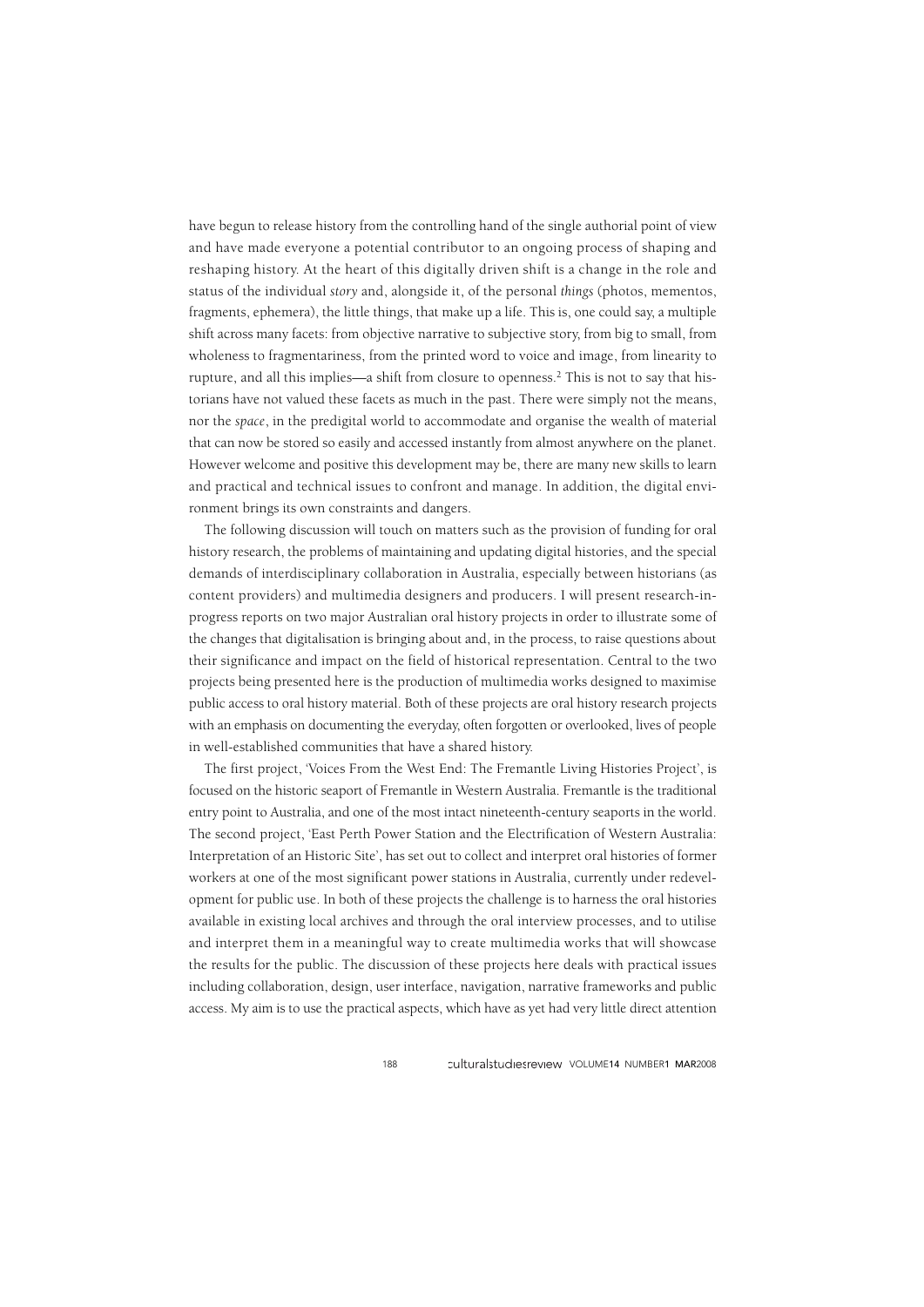in publications relating to historical studies, to begin to cast light on the broader theoretical issues relating to the production and distribution of history.

## Oral history, multimedia and new narrative frameworks —

In the past, oral histories have had to face two major barriers that have led to the marginalisation of oral records in the production of historical materials. The first barrier is that of transcription from voice to printed text and the second the physical barrier of storage, with its related issues of preservation and cataloguing. Digital media have the capacity to remove both of these barriers. The use of new modes of delivery has also resulted in greater interdisciplinary collaboration.3 In turn, this is enhancing the study and appreciation of oral history. However, in embracing the new technologies and trying to harness them for history, it is worth keeping in mind that oral histories are not necessarily more 'true' than printed versions and that memory itself is an organising and framing activity. Digital technologies do not somehow give us the capacity to capture reality as it was lived or experienced. What they can allow is more direct access to more varied sets of memories, perceptions and stories, and freer movement among them (but by no means truly free), than ever before possible. How far will these developments take us? Jean Baudrillard, writing a decade ago, sounded a chilling note of warning:

Memory is a dangerous function. It retrospectively gives meaning to that which did not have any. It retrospectively cancels out the internal illusoriness of events, which was theirs originally. But if events retained their original, enigmatic form, their ambiguous, terrifying form, there would doubtless no longer be any history.4

What oral histories do provide are unique opportunities for historical storytelling, allowing alternative voices to be heard and accepted histories to be challenged. Such texts are not transparent in their meaning and they cannot convey an unproblematic authentic version of individual pasts.<sup>5</sup> In fact, oral history is, as Portelli has argued, a cluster of genres, complex in its construction and meanings.<sup>6</sup> Utilising multimedia to communicate oral histories to broader audiences adds further genres to this mix. New media forms are allowing audio, visual and textual material to be captured, preserved and accessed in new ways, making for increasingly interactive, immersive user engagement. But what are the benefits of these technical innovations for the field of oral history research? There are many. Firstly, oral history is becoming more readily accessible and more appealing to audiences by being made available on-site in the form of installations and online via the internet. Secondly, the ability to showcase the results of oral history projects in a widely accessible format means that the processes and results of oral history collection are becoming increasingly relevant and meaningful for the communities involved. This means that oral history projects can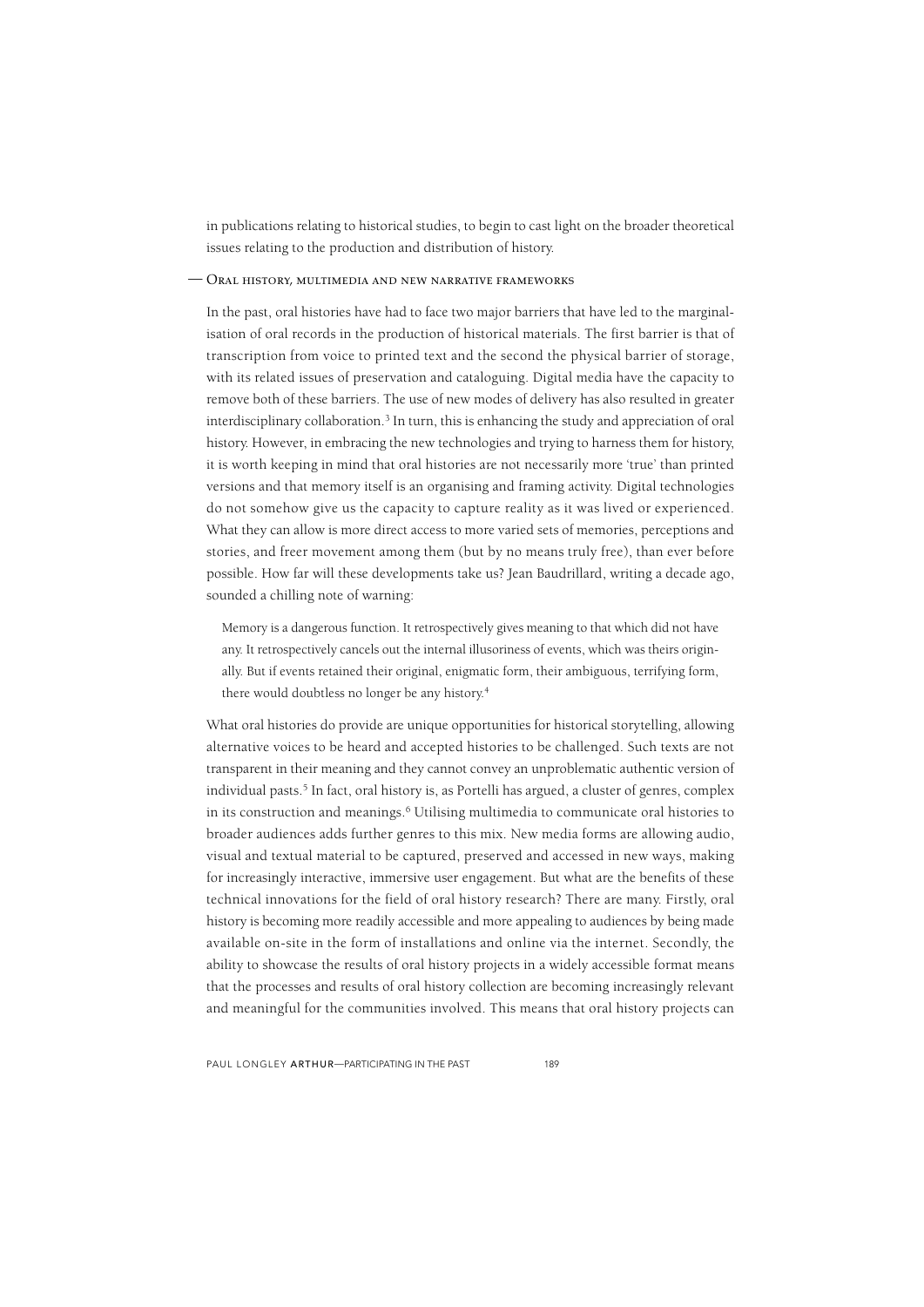become powerful agents of community building as well as of cultural preservation. Because they provide an opening for new input, they can become catalysts for reflection and memory, leading to stronger community identity and pride.<sup>7</sup> Thirdly, multimedia works, when they are well designed, can create an exciting new kind of narrative framework and context for oral history material. This is something that has been difficult to achieve outside museum settings in the past.

Digital oral history projects tend to be highly interdisciplinary. They involve researchers with expertise in oral history methods; they also typically involve experts in museum studies, multimedia production, documentary film making, heritage and tourism, archiving and preservation. One of the great strengths of oral history within the new digital environment is its capacity to inspire collaborative work across so many disciplines. There are, of course, pitfalls to interdisciplinary research. People from different discipline 'territories' have different priorities, different goals, different understandings and even different professional languages. It is essential to be aware of the practical, social and territorial issues involved in bringing teams together to make oral history material available in diverse and experimental ways to the public.

There are new demands on the public too. Among these is the issue of the cultural change that is required for people to feel comfortable with the technological apparatus (however simple) required to 'enter' digital domains. While accessibility is improving with breathtaking speed, there is nevertheless a primary barrier to overcome and that is the user's need to handle some kind of *vehicle* of delivery. When we consider for how many centuries the primary vehicle for history has been the book, it is clear that this requires a massive adjustment, comparable to the change required when the printed word began to take over from oral transmission.

There is a shortage of published research in the hybrid field where oral history meets multimedia production. This is largely because it is difficult to pin down or define works that combine film, still images and text as oral histories. Excellent guides such as Stephen E. Everett's *Oral History: Techniques and Procedures* and Willa Baum's *Transcribing and Editing Oral History* were produced before widespread public access to the internet and to digital media production.8 More recent books, such as *The Oral History Manual*, continue to focus on reinforcing professional standards for oral history method and practice.9 The second editions of Donald Ritchie's *Doing Oral History* and Valerie Yow's s *Recording Oral History* both include new sections on how to utilise the internet and on the general impact of digital media on recording and preserving oral histories.10 Chapters in the second edition of the encyclopaedic *Oral History Reader* gesture towards greater discussion of future permutations of oral history using digital media and moving images.<sup>11</sup> These books stop short of investigating how the narration of oral history in new digital forms of delivery is actually changing the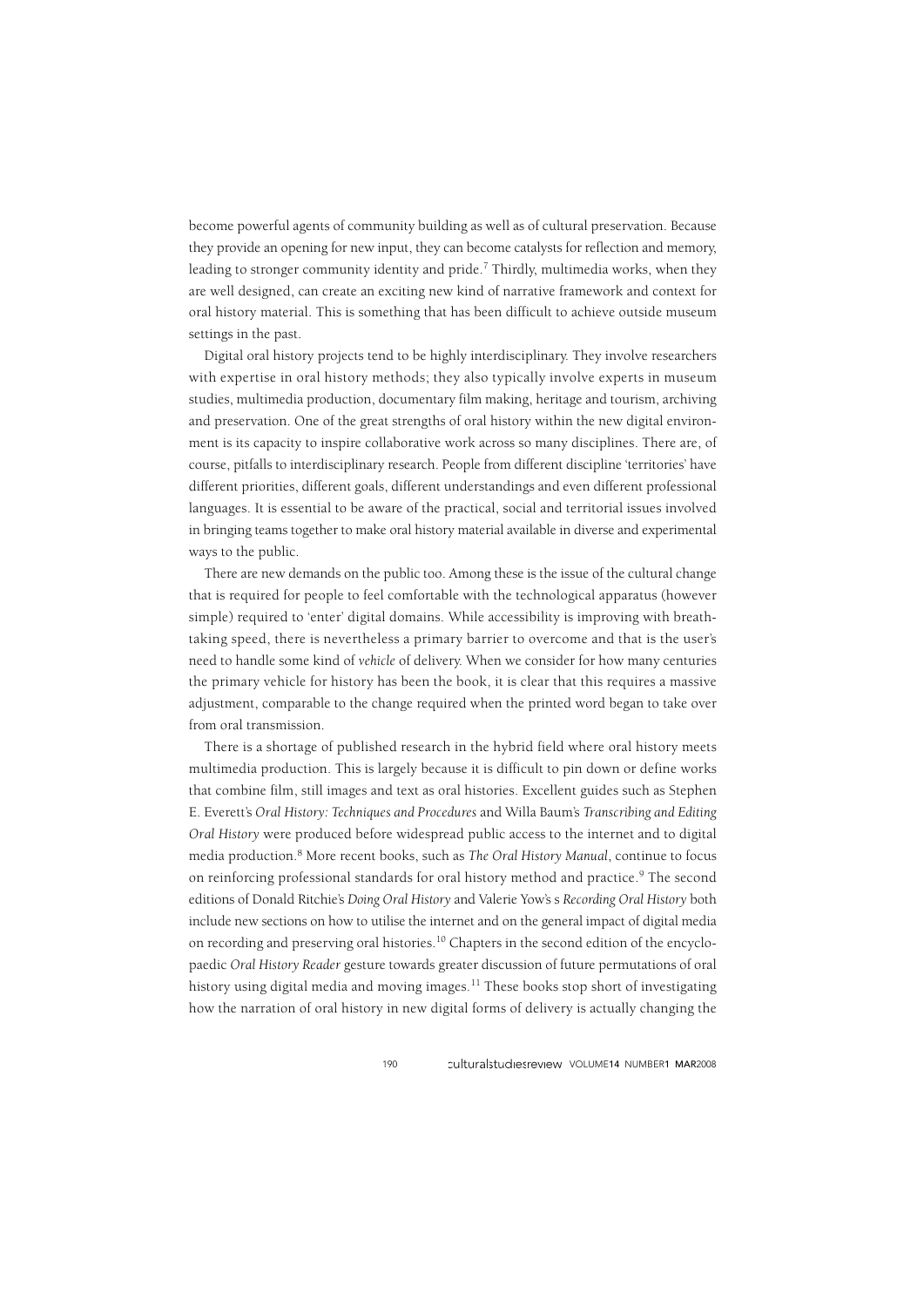reception of the oral material itself. Nevertheless, these studies show just how complex and extensive the discussion is becoming as digital media production exerts a growing influence on ever more disciplines. In fact, much of the most relevant critical discussion is coming from researchers working in the fields of digital media research and production. A related series of publications in the digital media and design theory field has considered how to best represent subjective experience using new media forms.12

There are methodological, theoretical and conceptual issues that need to be taken into account when designing multimedia works to showcase oral history research. These range from considering the benefits and drawbacks of using various modes of delivery and forms of presentation, addressing issues of archiving and preservation of data, through to being aware of ethical concerns and designing interpretative strategies. Oral history relies on memory and personal testimony. Even though memory can be fragmentary, involving the piecing together of personal pasts, multimedia works cannot be too fragmentary. They must have coherence, a story and the capacity to present individual voices in an accessible format.<sup>13</sup>

The inspiration for both the oral history projects discussed as case studies below was Brogan Bunt's (University of Wollongong) 2001 experimental work entitled *Halfeti—Only Fish Shall Visit*. Bunt created this navigable, map-based multimedia work as an experiment in how photographs and video segments could be linked to form an enduring historical record of the ancient Turkish town of Halfeti in the months leading up to its flooding for a major dam project. This documentary is created from very large sets of nodal photographs and video segments. Each image or video segment connects logically (typically spatially) to others, simulating the 'texture of actuality'.<sup>14</sup> The user controls the textual experience by deciding how to navigate through the documentary using a map interface. To progress through the work, the user clicks on entry points marked on the map. The map is accessible at any time—it is only one mouse click away. What unfolds for the user is a moving historical record of a streetscape populated by a traditional Turkish community. The user clicks through sequences of still images that link together to provide a full view of the physical space. Symbols appear that indicate directions that can be followed by the user. Sometimes they are difficult to find, and many routes are dead ends. There is no interface that shows where all the paths are on the map—just the entry points marked on the map interface. The work is structured around oral history segments that the user must literally discover in the way that a player searches for secret codes and aids in a computer game. Here the cartographic navigation structure gives the photographs the context they need to effectively act as an historical record rather than a photographic archive. The oral history segments offer reflections, in the voice of the people of Halfeti, on the future of their lives in the 'new' Halfeti, a purpose built town nearby. There is also a 'history' segment, which provides background to the digital project and also to the plight of the people of the town. This tells us that Halfeti is a town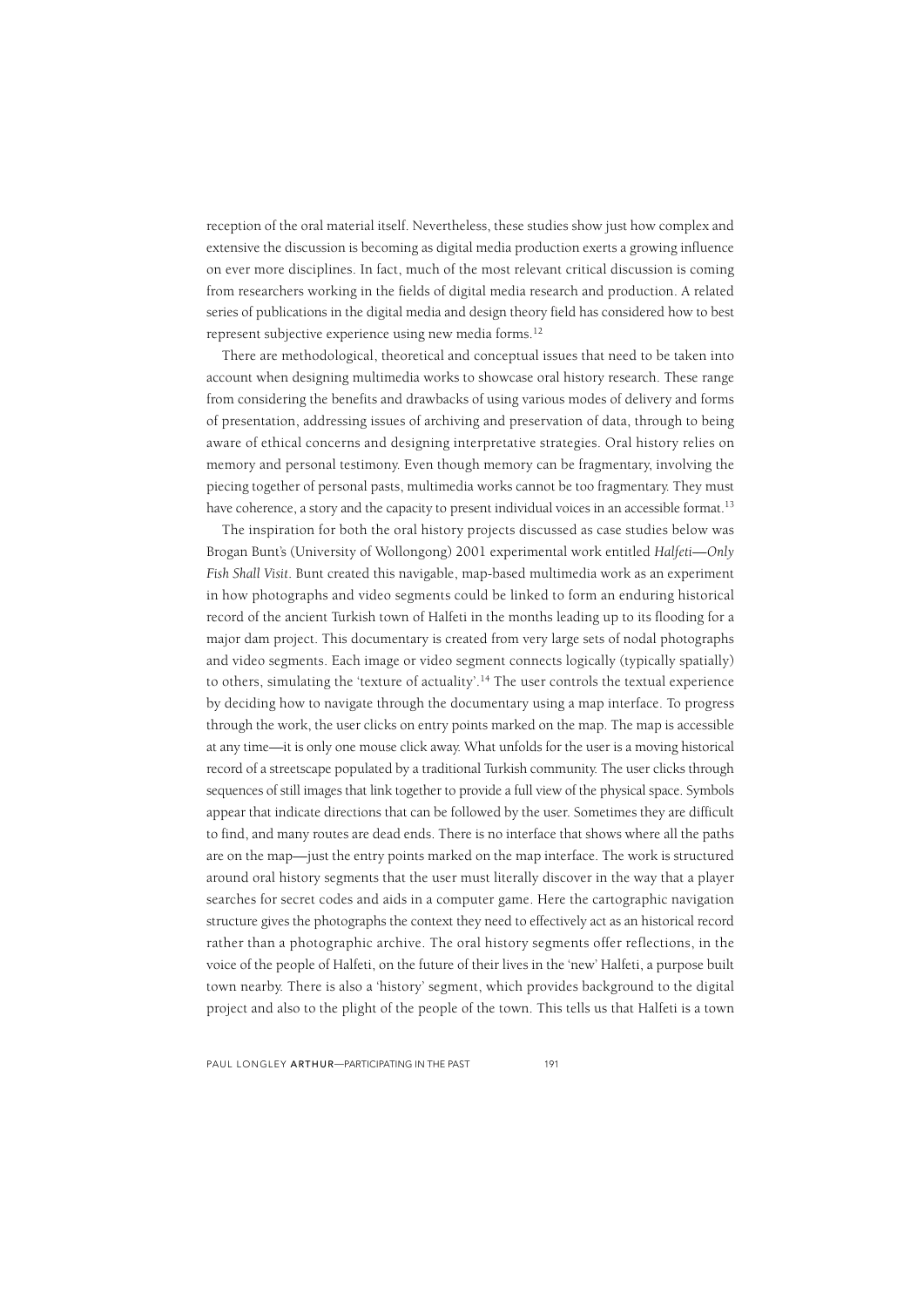that was largely submerged when a new dam was built in the valley it had occupied for centuries. The aspect of this work that impressed me the most is the way in which, as a user, it is possible to take in the history of this beautiful town from many different perspectives. Not only physical perspectives, but the perspectives of representative people in the community.

In the same genre, but more cinematic in its presentation of oral history material, is the DVD multimedia work, *The Dawn at My Back: Memoir of a Black Texas Upbringing, An Interactive Cultural History* (2003). The work was created by Carroll Parrot Blue, Kristy H. A. Kang and the Labyrinth Project as a tribute to Carroll Parrot Blue's mother and grandmother. The DVD was produced at the Annenberg Center for Communication at the University of Southern California, which is known for its experimental interactive narrative works. This DVD encourages the user to investigate and hear oral history material relating to one woman's life through its many stages. The user enters the work through a 'quilt' interface, the many patches of which lead into different parts of the one person's life. There is also a simple textbased menu that leads differently to oral history segments. I mention these two projects because they are outstanding examples of how oral histories can be brought to life in new ways through being framed in a larger historical context using advanced multimedia design and production.

## Case study 1: Voices from the west end: the fremantle living histories project —

Fremantle was first surveyed in 1831, two years after the founding of the Swan River Colony. Today it is one of Australia's most historically significant port cities. Known as the gateway to Australia, the city is now recognised by many as the world's best preserved example of a nineteenth century colonial port city. Fremantle is also an exceptionally diverse multicultural community. 'Voices From the West End: The Fremantle Living Histories Project' is a pioneering collaborative research project that focuses on the multifaceted history of the West End Conservation Area, Fremantle's central heritage district. The aim of the project is to assemble and interweave the multiple and varied voices of the people of the port city, past and present, so as to produce an historical mosaic reflecting its evolution from the time of settlement until the present day. This highly original project will produce histories in two formats: in publications that are designed to reach a wide scholarly audience; and in a digital interactive documentary form. The interactive documentary genre enables oral histories to be recorded and presented to the public using the very latest interactive media technology. 'Voices From the West End' project description (2000)

In 2001 I was part of a group of university researchers led by historian Geoffrey Bolton (Murdoch University) who saw the need for a major history project that would document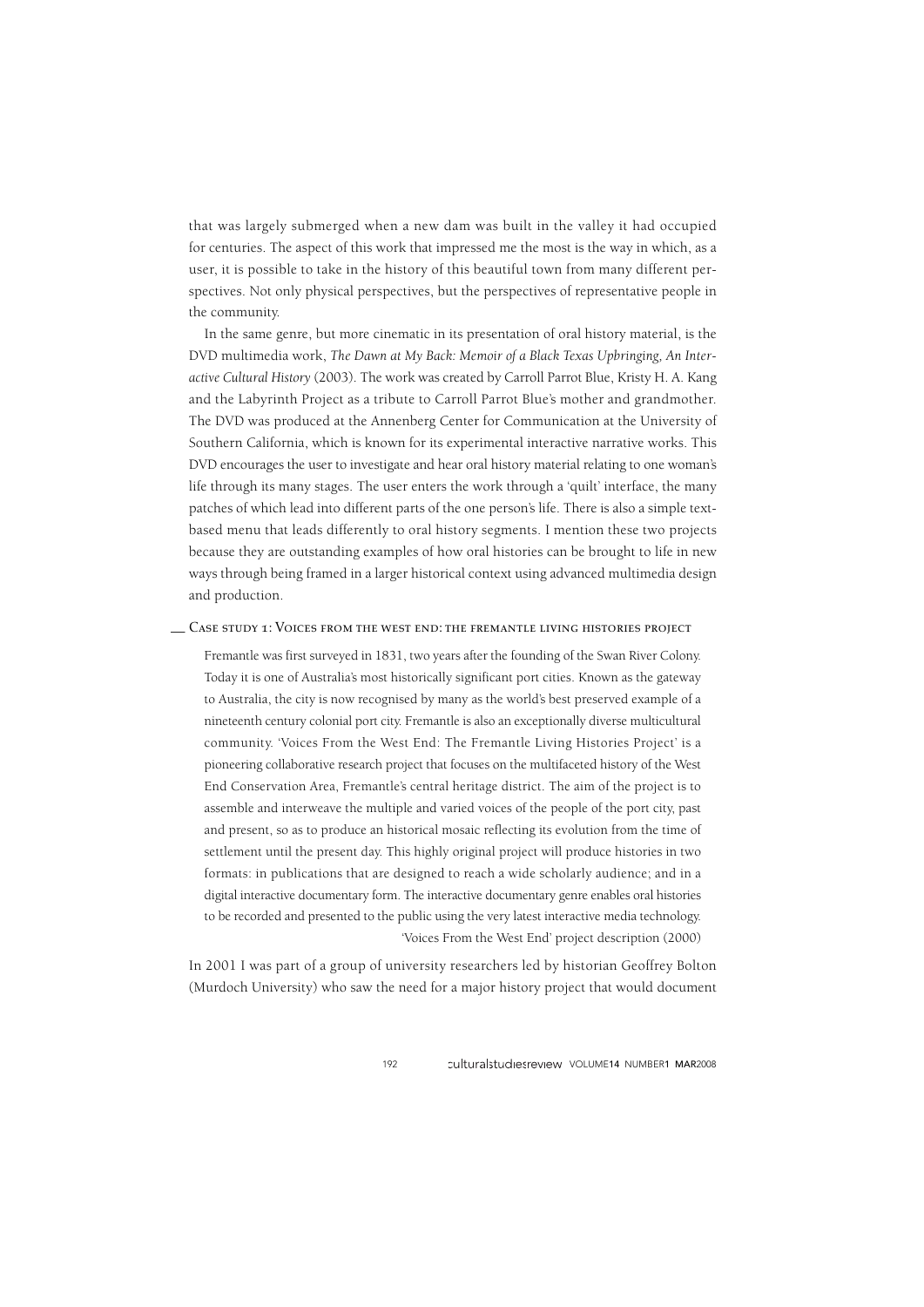changes in the Fremantle community that had taken place over the past twenty years. Preliminary research showed that much of the existing material available at the Fremantle local studies library was from the 1970s and was focused on the Italian and Portuguese communities, which continue to have a strong presence through their links with the fishing industry. Very little material was available recording the community's response to the evolution of Fremantle from a sleepy fishing community in the early 1980s to a vibrant shopping, fashion and tourist precinct in the time that has passed since the winning of the America's Cup yacht race in Fremantle waters in 1983. Much of the historic West End was restored and renovated in the lead up to the defence of the cup in  $1987<sup>15</sup>$  Over the twenty years that have passed since that famous race, the city has continued to evolve. It is now a smart, modern, proud city and yet it retains its character as a large working port and as a community based around the traditional values of a small town.

The 'Voices From the West End' project was funded and began in 2004. The main outcomes of the project will be the production of a professional quality multimedia work based on contemporary oral history video material and also incorporating archival photographic records of Fremantle and its people, and an edited book tracing historical themes back to British settlement in 1829. The multimedia work is being designed to give users a 'virtual tour' of the West End Conservation Area and of its past as told by people in the Fremantle community today. The finished product is intended to be a work of creative historical collage rather than of conventional linear historical documentation. It will be easily accessible via a project website.

The project has eight community partners, ranging from large institutions such as the City of Fremantle (local government), Fremantle Ports, the Western Australian Maritime Museum, through to local societies (The Fremantle Society and The Fremantle History Society), and church or charity organisations (the Archdiocese of Perth, Basilica of St Patrick Fremantle and Fremantle Wesley Parish Mission). Major funding was provided by the Australian Research Council Linkage Grants scheme.

The original project concept was that the multimedia work and book would be framed around these broad themes: Trade and the Port; Migration and Communities; Maritime History; Tourism; Fishing Industry; Religion and Belief; Built Heritage and Streetscapes; and Festivals and Food. The project aims to reflect the diversity of Fremantle's people today and the myriad ways in which they have maintained, but also continue to transform, their intersecting cultural traditions and identities. It also seeks to capture and evoke the colour and history of Fremantle's many annual festivals (including the Fremantle Festival, the Fremantle Heritage Festival, the Sardine Festival and the Blessing of the Fleet) as well as that of the cosmopolitan Fremantle Markets (established in 1898).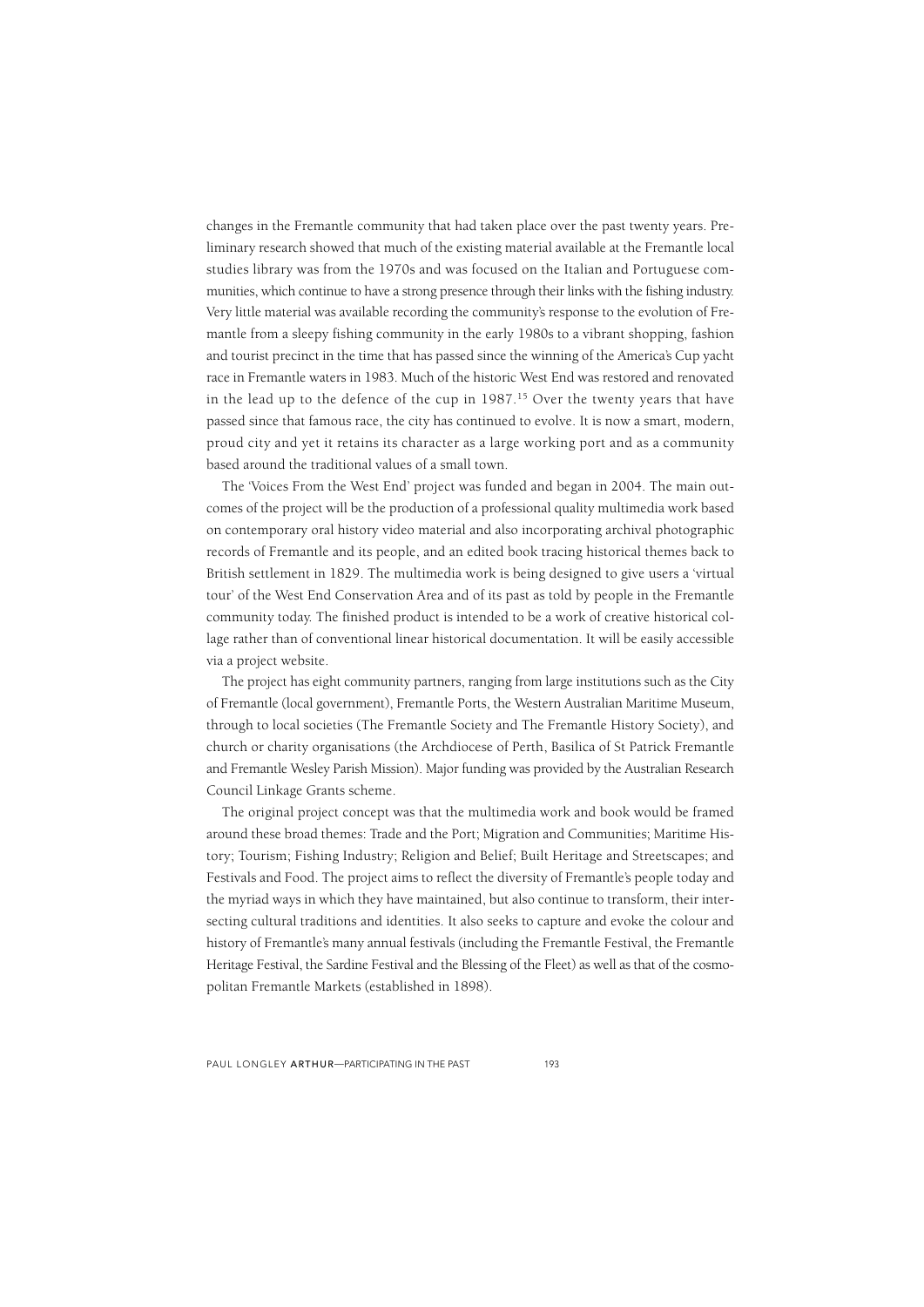The user will 'enter' the multimedia work through a map interface and choose where to explore the West End Conservation Area by following an array of narrative paths. The work will most likely take one of three forms. A user will be able to navigate pathways through the material either thematically (following narrative threads that narrate a sequence of events that constitute one particular kind of history, such as religious, economic, political), chronologically (by selecting points along a time line), or spatially (using the entry screen map interface). Other options are also being considered, including a Web 2.0-based social networking function. The basic concept is that the user must be free to explore at will without being forced to return to 'start' pages that channel them in one particular direction. Along the way, they will be able to choose to view interspersed video segments in which oral histories and reflections on Fremantle today in the context of its past will be related by a broad range of people in the local community. By choosing their own routes through this material, the user will participate in a process of active narrative construction rather than simply following a predetermined sequential trajectory. The collection of digital video segments will form an invaluable archive of Fremantle past and present.

In planning the design of this oral history multimedia work there have been a number of factors that have needed consideration:

- 1. The project set out to showcase oral history research in a form that was suitable for and accessible to a local community. However, to simply present the oral history segments without a carefully considered context would be to run the risk of overemphasising the scope of the oral histories. The project brief stipulated that the oral histories must form a mosaic of the experiences of people in the community over time, and that the presentation of those oral histories needed to reflect that mosaic form. None of the personal histories was likely to produce a coherent narrative of the larger (collective) history of the city of Fremantle. For the multimedia work the necessary context will be created by achieving a balance between macro and micro histories, sketching the history of Fremantle since its settlement in 1829 and interspersing the oral history segments to illustrate the selected themes that emerged.
- 2. A major challenge has been to ensure that the multimedia work reflects the interests of the community organisations that have funded the project. Specifically, the multimedia installation needed to be suitable for tourism and public relations purposes. Fremantle is a multicultural city with many community groups and local businesses contributing to its social diversity. The selection of oral history material needs to reflect the diversity of the local business community, covering the many trades and especially the activities around the historic port. At the same time, it is important that the multimedia work should not be a highly scripted, crafted work. It was primarily conceived as a creative, experimental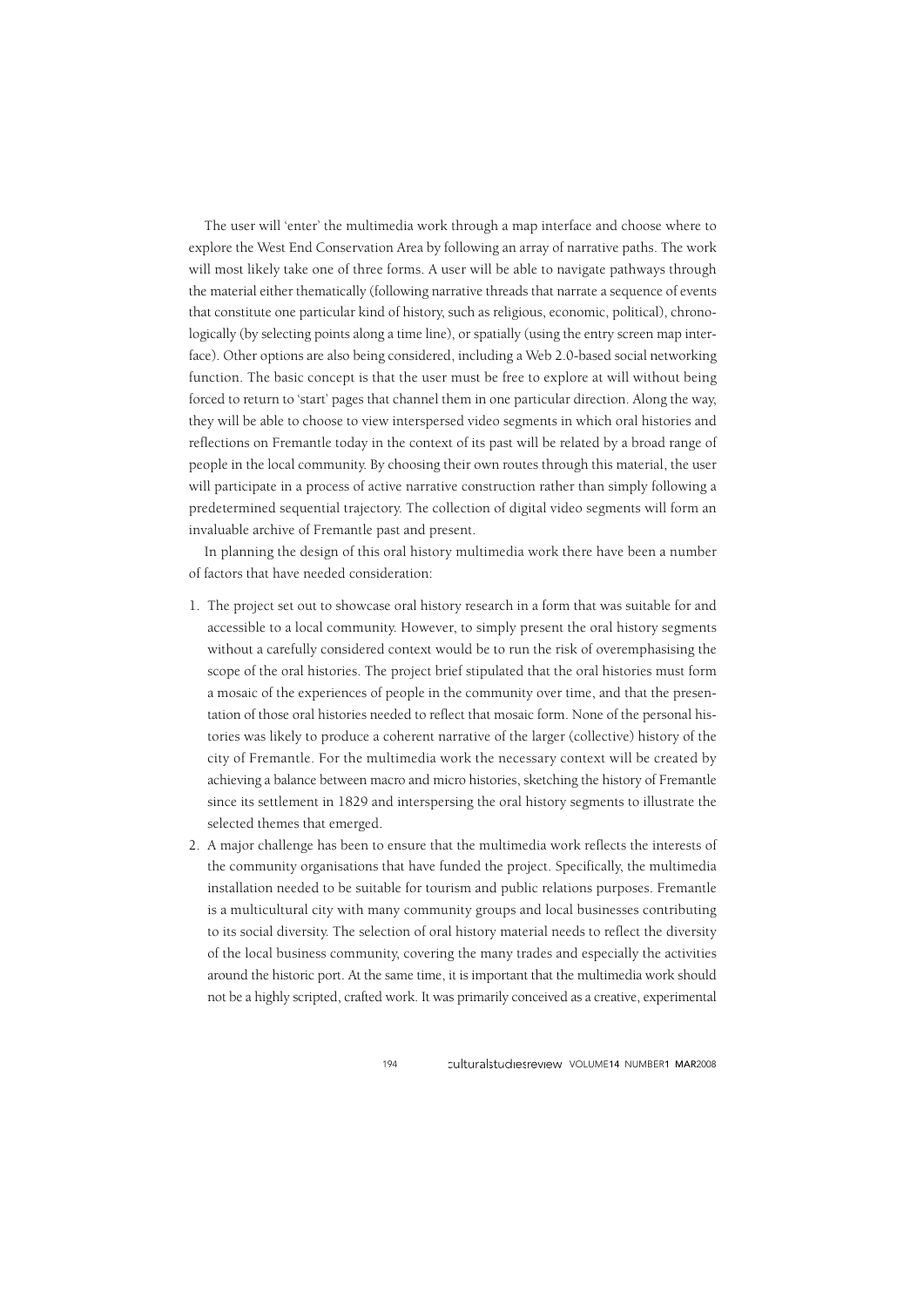work, which investigated the new possibilities offered by multimedia in the presentation of oral histories.

3. The project has tried different ways of engaging the local community in the research process, some with more success than others. The identification of potential interviewees involved local advertising, radio segments calling for expressions of interest, and word of mouth of locals in the close knit community of Fremantle. Initially a website was set up to allow for interaction to take place between the project group and the wider local community. The website enabled community input into the project in the early phases, especially following the newspaper and radio advertising.

## Case study 2: East perth power station and the electrification of Western —Australia: interpretation of a historic site

Over the past century electricity has transformed people's lives. This project investigates the history of electrification in Australia through an interpretation of the historic site of East Perth power station, Australia's first centralised power station and now Western Australia's most significant redevelopment site. The interconnection of electricity's technologies with human lives is the focus of this research. It will result in scholarly outputs in print and digital form and provide thematic and narrative materials for best-practice historic heritage interpretation. The research is supported by industry partners including stakeholders in the East Perth power station site, community and government organisations, and researchers from four universities. The project will enable widely inclusive community participation, through an oral history program, in the redevelopment process. It will produce a website/ digital history structured around the project themes and capturing the colour and history of the site. The digital product will be a work of creative historical collage comprising oral histories, digital video segments, photographs and other archival material. It will be easily accessible by diverse audiences, from local school children to international tourists or potential investors.

#### 'East Perth Power Station' project description (2005)

The East Perth Power Station is an iconic structure in inner-city Perth, Western Australia. It is particularly significant in the history of electricity generation as it was Australia's first centralised power station on its completion in 1917. East Perth is the only power station in Australia, and possibly the world, to embody the history of technological change in power generation from the pioneering days before World War I through to the beginning of modern generation in the 1960s.16

In 2003 I joined oral historian Lenore Layman (Murdoch University) and a team of ten academic researchers from three universities to apply for funding for a major project focused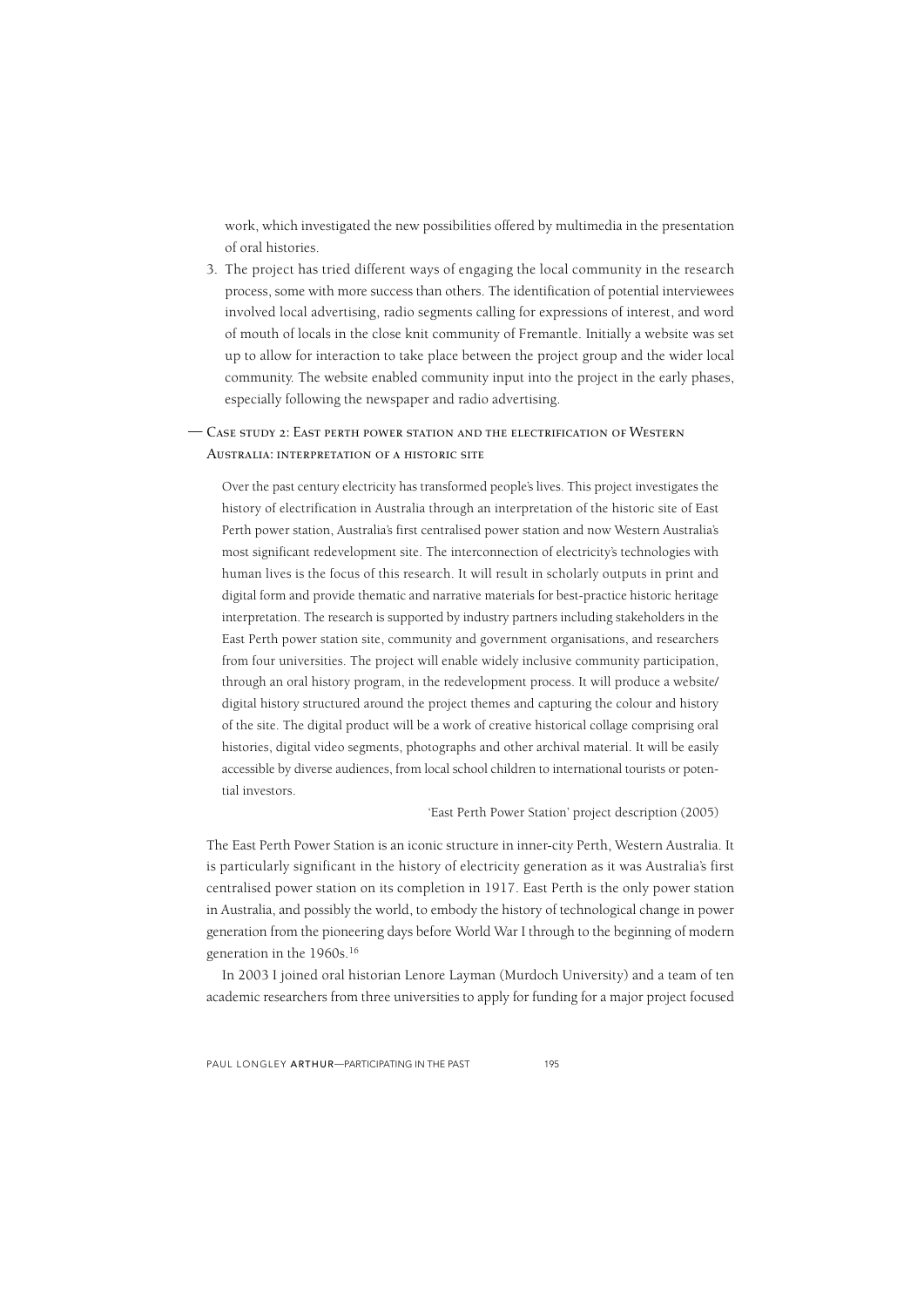on recording and presenting the memories of former workers at the East Perth Power Station. The East Perth Power Station project has ten community project partners, including the East Perth Redevelopment Authority, Western Power, Engineers Australia, Town of Vincent, the State Library of Western Australia, Unions Western Australia, the National Trust of Australia, the State Records Office of Western Australia, and the East Perth Football Club. As in the previous example, the major funding was provided through the Australian Research Council Linkage Grants scheme. This project meets an immediate social need for effective historic heritage interpretation of Perth's most significant current cultural heritage redevelopment site. The vision was that high quality public interpretation of the site, and development of other materials for educational purposes, require high quality archival, library, oral and field research to underpin them. The argument put forward was that a fully researched and broadly inclusive public interpretation of the site would enhance the site's social capital through the engagement of local people and would also enhance its value to the tourist market. The results of the research will enable Western Australians to explore and understand the various ways in which their lives and histories are connected to the East Perth Power Station site as well as the significance of the history of electricity generation more generally. A public program will assist citizens' understanding of electricity's importance to society and provoke thought on energy supply and energy dependence.

This project began in 2006. An oral history coordinator was employed and the interviewing process is well advanced. Interviewees have been identified through partner organisations— Unions Western Australia, Engineers Australia and the National Trust of Australia. The oral history component of the project is using the services of volunteers for a portion of the interviewing. Some of these volunteer interviewers are being trained through the project and supported in their tasks of interviewing and learning research techniques. In this way the project is providing members of the community with new skills. Material collected during the project—oral interviews, ephemera, documents, photographs—will be preserved and made publicly available (with the agreement of the owners). The oral history archive will enrich the local studies collection at the Town of Vincent Library, the State Library of Western Australia (J.S. Battye Library) oral history collection and Engineers Australia's lending library collection. These collections are utilised not only by research scholars but also by diverse members of the general public interested in exploring their own past and/or that of their family, ethnic or community group, or profession.

The challenge presented by this project has been to find a way of harnessing the power of the oral interviews with the former workers at the East Perth Station in a way that reanimates this iconic architectural landmark for a broad public audience, both on-site and online. The buildings are currently in the process of being restored and the physical site is being designed for multiple public uses.

196 Culturalstudiesreview VOLUME14 NUMBER1 MAR2008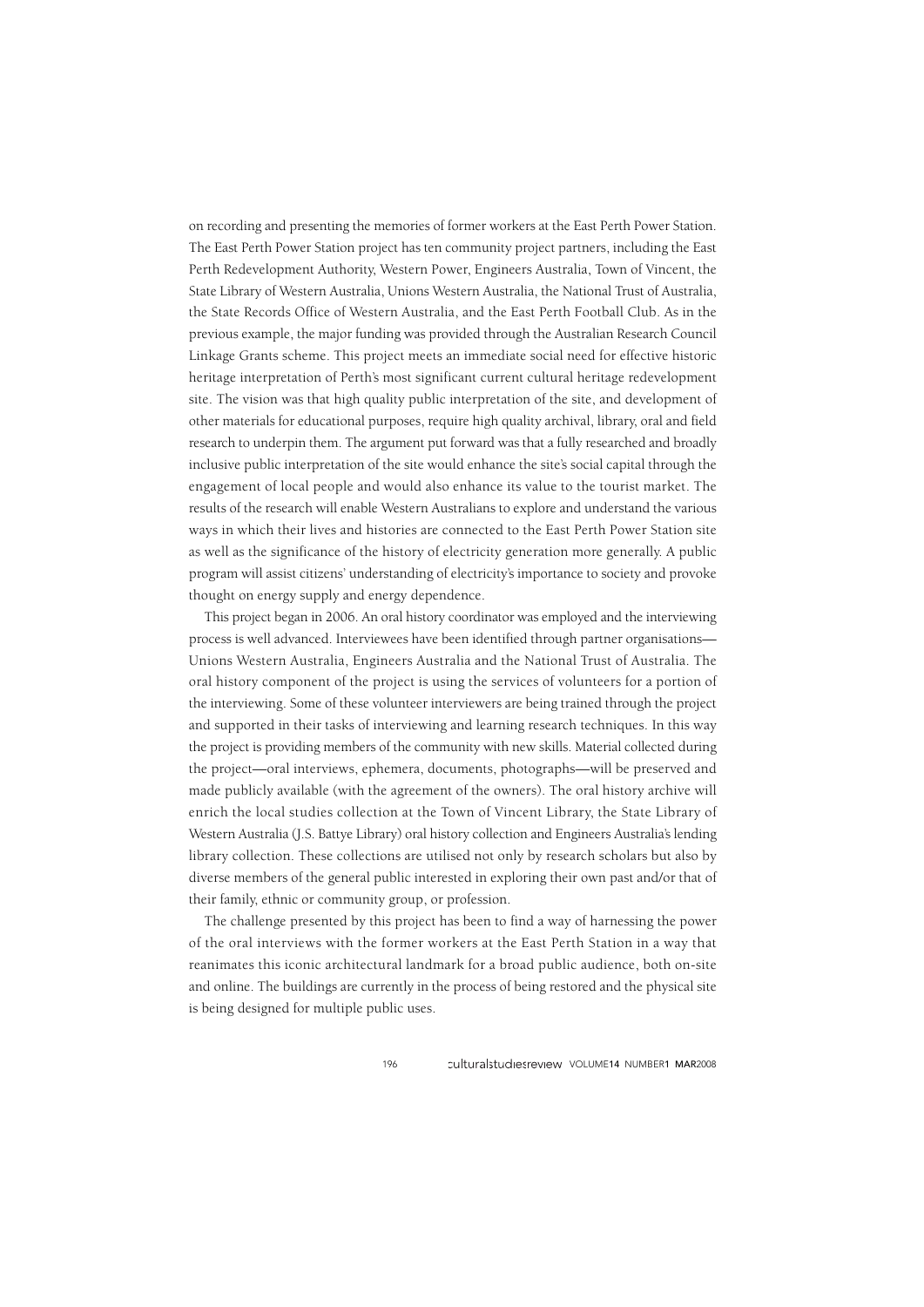The key outcome will be a multimedia work representing the individual and collective memories of former workers at the power station site. The multimedia resource needs to make the material generated by the project available to the wider community, for educational and other purposes. The aim is to create a navigable database where the oral history segments are interlinked in ways that draw the user into a memory 'space' that would not be possible to construct using traditional media. The vision is that a collective 'memory bank' be created to adequately preserve and celebrate the human heritage of the workers of the power station. The memories of the people who animated that grand place of power generation will be lost to the present day visitor unless they can be harnessed and communicated in such a way as to inspire visitors to imagine their way back into the reality of the past.

The project team is currently at the design stage of the project. These issues in particular must be addressed:

- 1. Unlike most histories, memories do not follow neat patterns determined by datelines and logical evolution. Different people's individual memories often contradict one another and yet together they ultimately produce what comes to be recognised as collective memory. Workers at the East Perth Power Station will have very different memories of working life at the site. A major challenge in this project is how to represent and preserve contradictory memories. Ultimately this will require finding a balance—creating a mix between positive and negative memories of events and places.
- 2. Memories will tend to fall into particular thematic areas. However, the risk in dividing the memories in a predetermined manner is that the very quality of memory will be distorted by the sense of order placed on those memories. One vision for this work is that a structure will be created so that the special, sometimes anarchic and illogical quality of memory can be recognised and responded to by the user. Not only do the connections between thematic areas need to be made fluid (so that it is possible to cross between thematic areas without backtracking to entry points), but there must be an element of surprise present—something that captures the way in which memories can be fleeting, fragmentary and partial. However, we are fully aware of the paradox of selecting and manipulating material in order to make it appear fresh and direct.
- 3. As a key form of public interpretation at the East Perth Power Station, the multimedia work must be an accessible resource that can serve as a coherent human record of this important heritage site. It is essential to strike a balance in the multimedia work between speech segments, transcribed text and contextual information about the site. The initial vision was that the multimedia work would be installed on touch screen kiosks, in much the same way as in the Voices From the West End project. However, as planning has became more advanced, we have begun to think that remote or mobile forms of delivery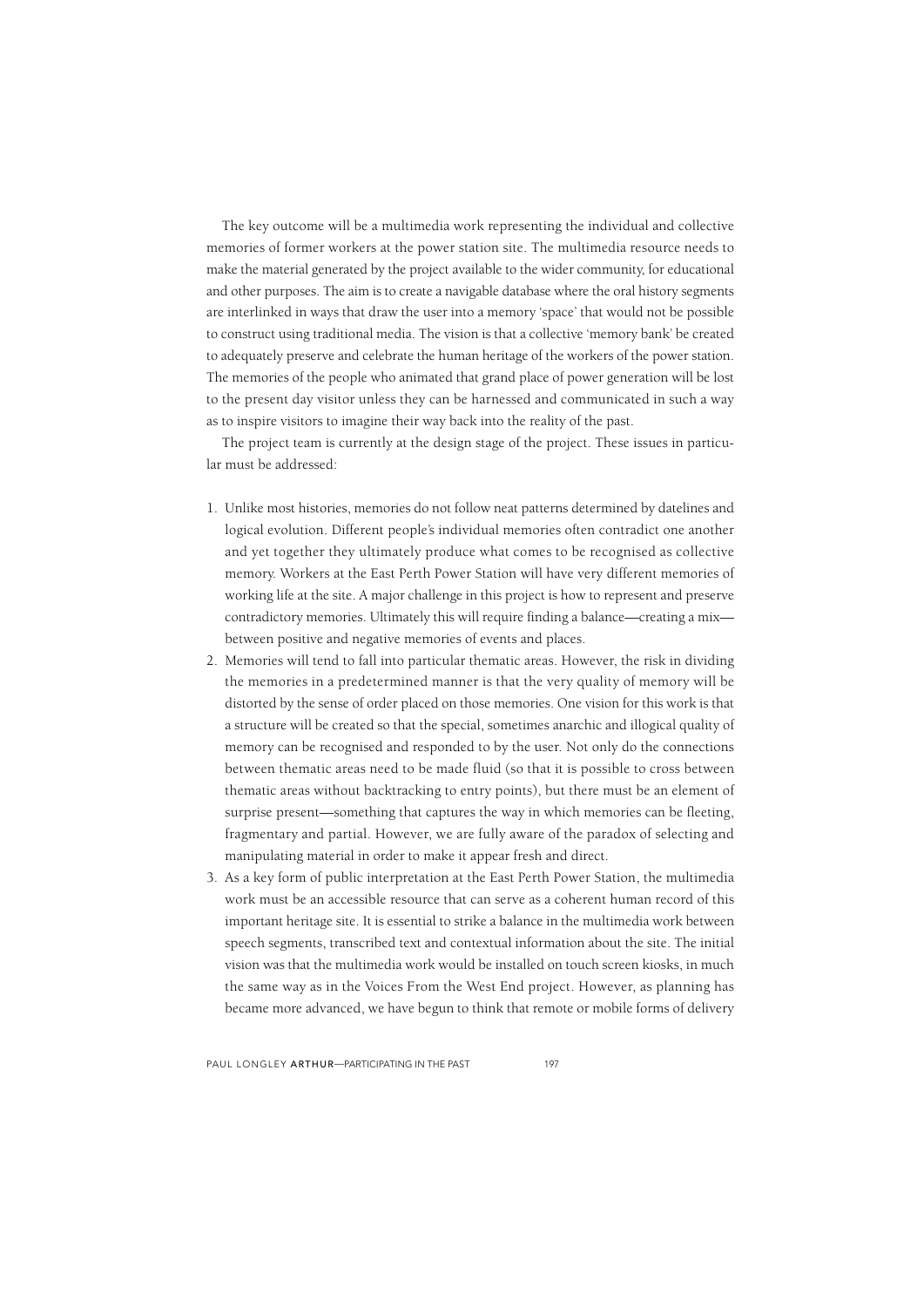would be more appropriate. The selected physical interface for public access to the multimedia work will influence the design choices made. It is likely that there will ultimately be two formats for this multimedia work:

- (i) A website structured around a map interface with nodes that perform the same spatial narrative function as the locations at the site itself. The user could explore the map by entering different physical areas of the power station site. They would be able to drill down through layers of memories associated with the different eras of the power station's operation. Physical objects and areas could then link with memories associated with particularly significant themes—such as workers' unionism or simply lunchtime recreation—which characterise the many facets of everyday life at the power station site. Again, the challenge will be to intersperse oral interview segments recorded by former workers within a structure that also provides access to basic information about the layout of the site.
- (ii) A hand-held device format that responds to physical objects at the East Perth Power Station site itself using either GPS locations or local network points on-site. The range of oral history segments available for navigation on the device could auto-adjust in subtle ways to reflect the focus of attention at each site, allowing for overlaps while moving between areas of the site. In this way it would be possible to effectively juxtapose the very different experiences of everyday work in adjacent areas of the power station. It is most likely that the initial version of the work will be designed as a website and that a handheld format will be designed with future funding once the ultimate public usage of the site is confirmed.

## — CONCLUSION

This essay contributes to current debates on the recording and presentation of oral history material by showing that multimedia has the potential to provide exciting new tools, contexts and frameworks for this fundamentally important form of historical storytelling. It offers an outline of two large scale Australian work-in-progress multimedia projects which seek to communicate oral histories to the public in new ways. The aim in both cases is to create an accessible structure that provides a context for a large selection of oral history segments and allows them to be navigated in multiple ways. In both of these projects a clear distinction is made between the process of oral interviewing, the archiving of that material in traditional formats and repositories, and its presentation using multimedia. The projects seek to bring out the richness of the oral histories by making them accessible to a wider public through innovative, custom-designed modes of delivery.

These and similar projects are providing a focus for critical reflection on oral history methodology, preservation and presentation. Narrative framing remains a central requirement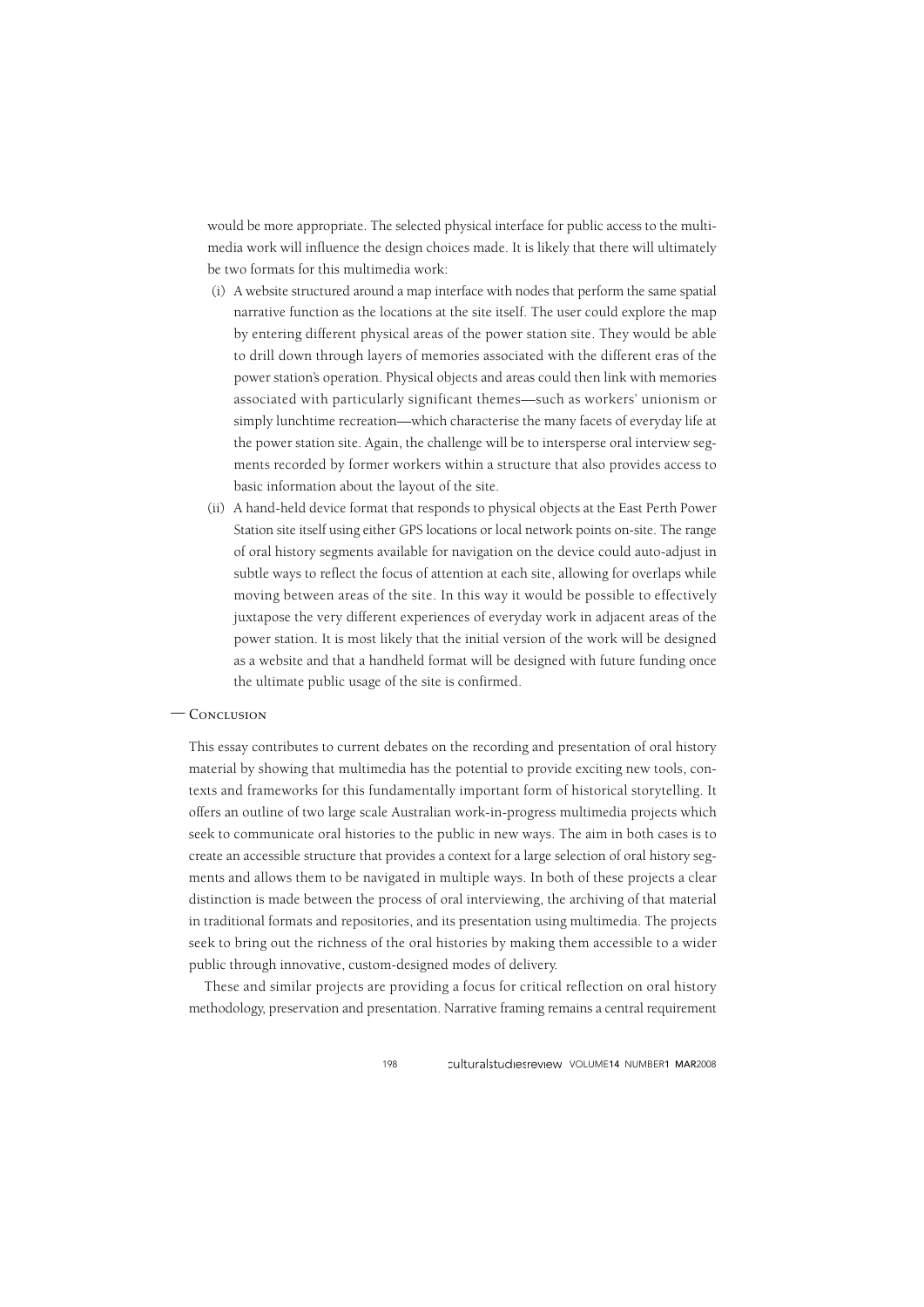for the public presentation of oral history material, even, and especially, when experimenting with interactive digital narrative forms. These forms are celebrated for their non-linearity and potential for free-form and random linking of content. And yet, to be effective for oral history material there must be a very clear conception of what a multimedia work is designed to achieve. If a clear vision is not in place, it is likely that the final product will be guided more by the interests and expertise of multimedia producers than of the historians concerned with the way in which the content is communicated.

Some of the key issues confronting the projects relate to striking a balance between macro and micro approaches to content, and also between emphases that reflect the sometimes competing wishes of partner or community interest groups. These, of course, are questions that haunt the production of history in any medium but, interestingly, some solutions can be found in the technology itself. The user, as the *audience*, can determine the depth and range and mix of stories simply by choosing some and not others and pursuing some pathways further than others. The beauty of the technology is that it also allows for further segments to be inserted in the future and so the historical record never has the once-andfor-all 'finished' quality of a book or film. The Web 2.0 environment, with its potential for social networking and public input into the creation of historical digital resources, is opening up the possibility of new forms of collaborative authorship based on community input. In social networking spaces such as YouTube and MySpace this is already resulting in new collaborative storytelling forms. At the beginning of this essay I touched on the democratisation of oral history through digital media—the way that the fragmentary memories and opinions of individual people can be easily captured, shared and valued. The Web 2.0 environment is likely to be the most significant opportunity offered to history thus far by the new technologies, though it is as yet underutilised and little understood by historians. This vision of historical authorship in the near future contrasts with traditional digital history resource projects, which are typically focused on making historical data available through searchable but relatively static and secure online databases. As broadband access and speed effectively breaks down the distinction between fixed media such as DVDs and online resources, and as social networking media evolve and are applied more widely, there will be the potential for oral history to engage even more productively with the public and to hugely expand its audiences.

While Baudrillard was referring specifically to *writing* when he wrote the following words more than a decade ago, his message is highly relevant to this discussion of oral histories in that it highlights the extraordinary explosion of technological inventiveness that has occurred since that time and anticipates the infinitely greater capacity to accommodate fragmentariness and non-linearity—across all kinds of representation and expression—that is the hallmark of the contemporary digital world: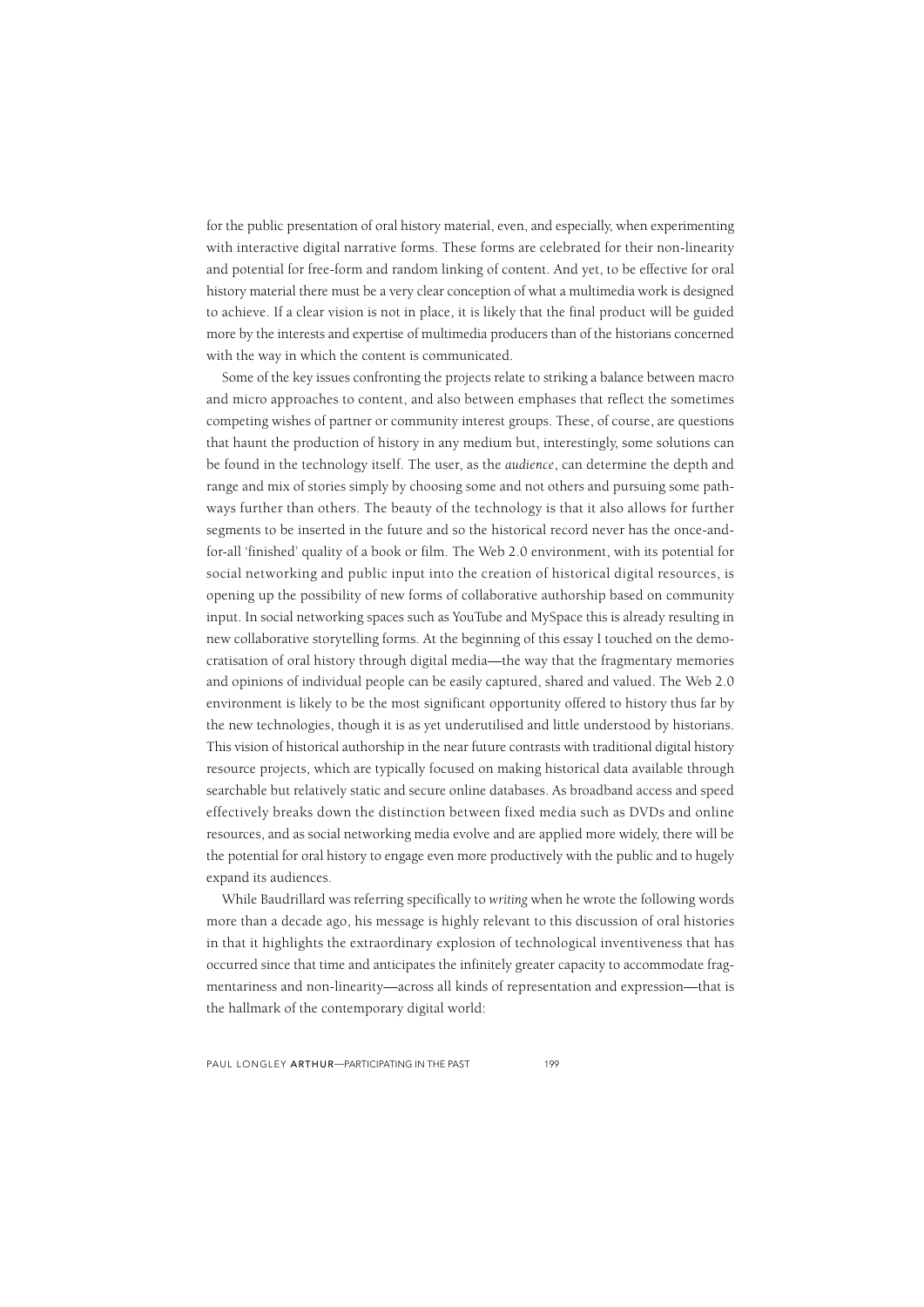Fragmentary writing is, ultimately, democratic writing. Each fragment enjoys equal distinction. The most banal one finds its exceptional reader. Each in its turn has its hour of glory.17

——————————————————

PAUL LONGLEY ARTHUR is a research fellow at the Australia Research Institute, Curtin University of Technology, and an adjunct fellow of the Research School of Humanities, Australian National University. His research examines the impact of new technologies and media in the humanities, especially in the fields of digital history, digital biography and in the emerging area of e-research. He has also published on colonial history and identity in Australia and the Pacific, the literature of European exploration and discovery, and the evolution of cartography. <p.arthur@curtin.edu.au>

—————————————————

- 1. Michael Frisch refers to this change in terms of the emergence of a 'post-documentary sensibility' and comments that the 'new digital tools and the rich landscapes of practice they define may become powerful resources … to open new dimensions for understanding and engagement through the broadly inclusive sharing and interrogation of memory', Michael Frisch, 'Oral History and the Digital Revolution: Towards a Post-Documentary Sensibility', in Robert Perks and Alistair Thomson (eds), *The Oral History Reader*, second edn, Routledge, London and New York, 2006, p. 8.
- 2. This constitutes a belated shift to postmodern and postcolonial principles, facilitated by the new technologies.
- 3. See Frisch, p. 5. Jean Baudrillard, *Fragments, Cool Memories III, 1990–1995*, trans. Emily Agar, Verso, London and New York, 1997, p. 30.
- 4. For wide-ranging discussions on this set of issues, see: Marie-Noelle Bourguet, Lucette Valensi and Nathan Watchel (eds), *Between Memory and History*, Harwood, Chur, Switzerland, 1990; Raphael Samuel and Paul Thompson (eds), *The Myths We Live By*, Routledge, London and New York, 1990; Elizabeth Tonkin, *Narrating Our Pasts: The Social Construction of Oral History*, Cambridge University Press, Cambridge and New York, 1992; Kate Darian-Smith and Paula Hamilton (eds), *Memory and History in Twentieth-Century Australia*, Melbourne, Oxford University Press, 1994; and Barry Godfrey and Jane Richardson, 'In Deep Water: The Ethical Use of Transcripted Oral Material', *Oral History*

*Association of Australia Journal*, no. 23, 2001, pp. 74–9.

- 5. Alessandro Portelli, *The Battle of Valle Giulia: Oral History and the Art of Dialogue*, University of Wisconsin Press, Madison, Wisconsin, 1997.
- 6. Kateryna Longley, Stories for Sustainability, keynote address at the Western Australian Government Sustainability Forum, Alexander Library, Perth, Western Australia, 3 December 2002.
- 7. Stephen Everett, *Oral History: Techniques and Procedures*, Center of Military History, United States Army, Washington DC, 1992; Willa Baum, *Transcribing and Editing Oral History*, AltaMira Press, American Association for State and Local History Book Series, New York, 1995.
- 8. Barbara Sommer and Mary Kay, *The Oral History Manual*, AltaMira Press, American Association for State and Local History Book Series, New York, 2003.
- 9. Donald A. Ritchie, *Doing Oral History: A Practical Guide*, second edn, Oxford University Press, New York, 2003; Valerie Raleigh Yow, *Recording Oral History: A Guide for the Humanities and Social Sciences*, second edn, AltaMira Press, American Association for State and Local History Book Series, New York, 2005.
- 10. Perks and Thomson.
- 11. For a historical overview of the evolving discussion around subjectivity and narrative in digital environments, see this series of representative books and articles published over the past two decades: Brenda Laurel, *Computers as Theater*, Addison Wesley, London, 1991; M. Benedikt (ed.), *Cyberspace: First steps*, MIT

200 Culturalstudiesreview VOLUME14 NUMBER1 MAR2008